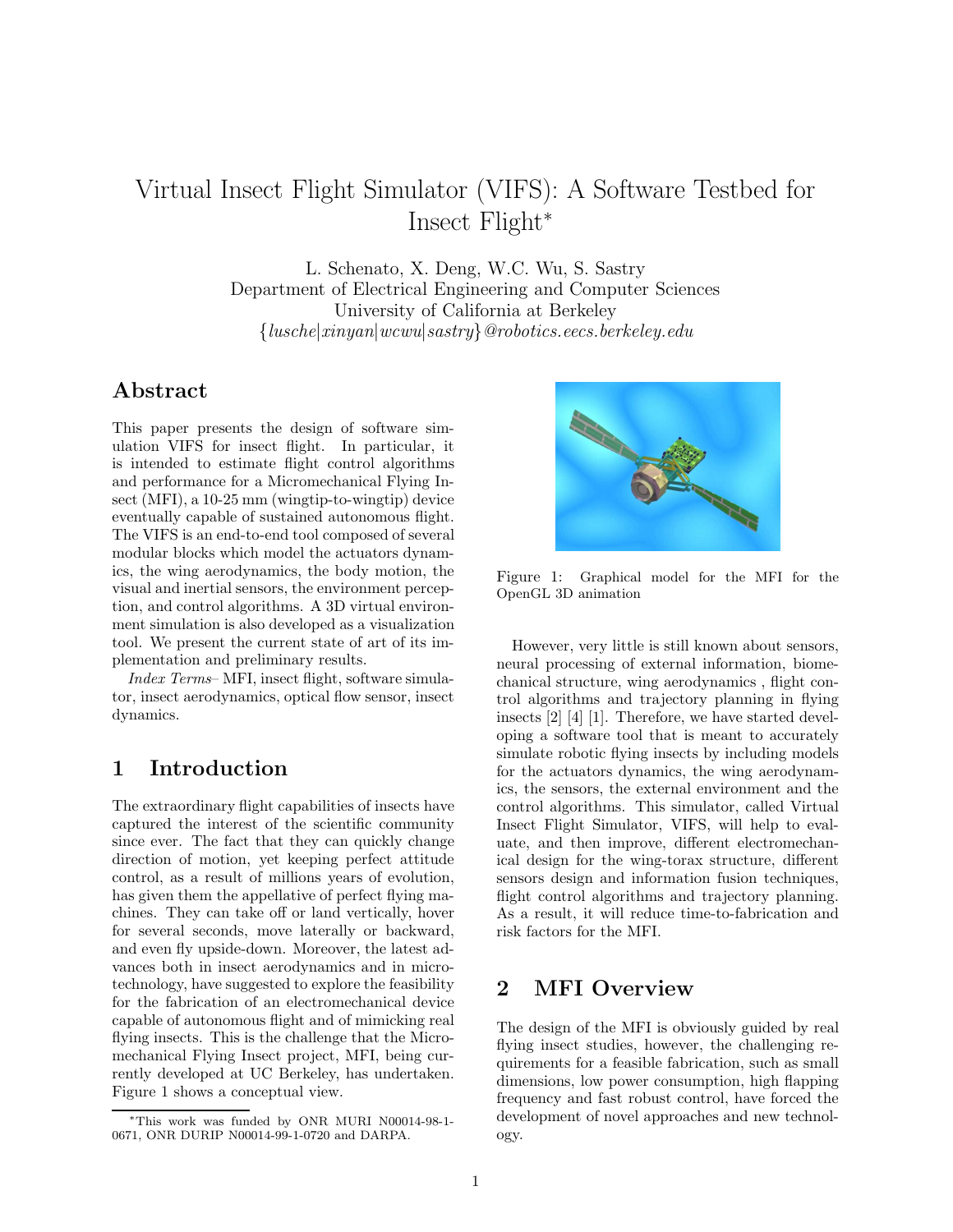The goal of the MFI project is the fabrication an electromechanical device capable of autonomous flight and complex behaviors, mimicking a blowfly Calliphora, which has a mass of  $100mg$ , wing length of  $11mm$ , wing beat frequency of  $150Hz$ , and actuator power of  $10mW$ . The challenging requirements for the fabrication of the MFI, such as small dimensions, low power consumption, high flapping frequency and fast robust control, have forced the development of novel approaches and technologies. The fabrication of such a device requires the design of several components. In particular, it is possible to identify five main units (Figure 2), each of them responsible of a distinct task: the locomotory unit, the sensory system unit , the power supply unit, the communication unit and the control unit.



Figure 2: MFI structure

The locomotory unit, composed by the electromechanical wings complex, is responsible for generating the necessary aerodynamic forces for the flight, and thus of the MFI dynamics. One of the most challenging parts of this project is the design of the mechanical structure which must provide sufficient mobility to the wings to generate the desired kinematics. We do not enter this issue in this paper and we address the interested reader to more detailed work [15] [16] [19].

The sensory system unit, composed by an inertial navigation system based on MEMS accelerometers and gyros and camera for optical flow measurements, provides the control unit with the input information necessary to stabilize the flight and to plan desired trajectories. Other kinds of MEMS sensors can be installed, such as temperature and chemical sensors, which can be used for detecting particular objects or hazardous waste areas.

The power supply unit, composed by a thin sheet of solar cells at the base of the MFI body is the source of electric energy necessary to the wing actuators and to the electronics of all the units. This sheet of solar cell can generate up to  $20mWcm^{-1}$ .



Figure 3: Virtual Insect Flight Simulator (VIFS) architecture

The communication unit, based on micro Corner Cube Reflectors(CCR) [3], a novel optoelectronic transmitter, or on ultra-low-power RF transmitters, provides a MFI with the possibility to communicate with a ground base or with others MFI's.

Finally, the control unit, embedded in the MFI computational circuitry, is responsible both for stabilizing the flight and for planning the appropriate trajectory for each desired task.

## 3 VIFS Architecture

In order to evaluate the performance of flight control algorithms, a Virtual Insect Flight Simulator (VIFS) is being implemented to simulate the flight of an MFI inside a virtual environment.

The VIFS is decomposed into several modular units, each of them responsible of an independent task, as shown in Figure 3.

The Aerodynamic Module takes as input the wings motion and the MFI body velocities, and gives as output the corresponding aerodynamic forces and torques. This module corresponds to a mathematical model for the aerodynamics. Its modeling is described in the next section.

The Body Dynamics Module takes the aerodynamics forces and torques generated by the wing kinematics and integrates them along with the dynamical model for the MFI body, thus computing the body's position and the attitude as a function of time.

The Sensory System Module models the sensors used by the MFI to recover its state and to interact with the environment. They are typically gyroscopes, accelerometers and optical flow sensors. Eventually, this module will include also a model for the environment, i.e. a description of the terrain and the objects in it. It takes as input the MFI body dynamics and generates the corresponding sensory information which is used to estimate the MFI's state, i.e. position and attitude, and displacement of objects and perception of the envi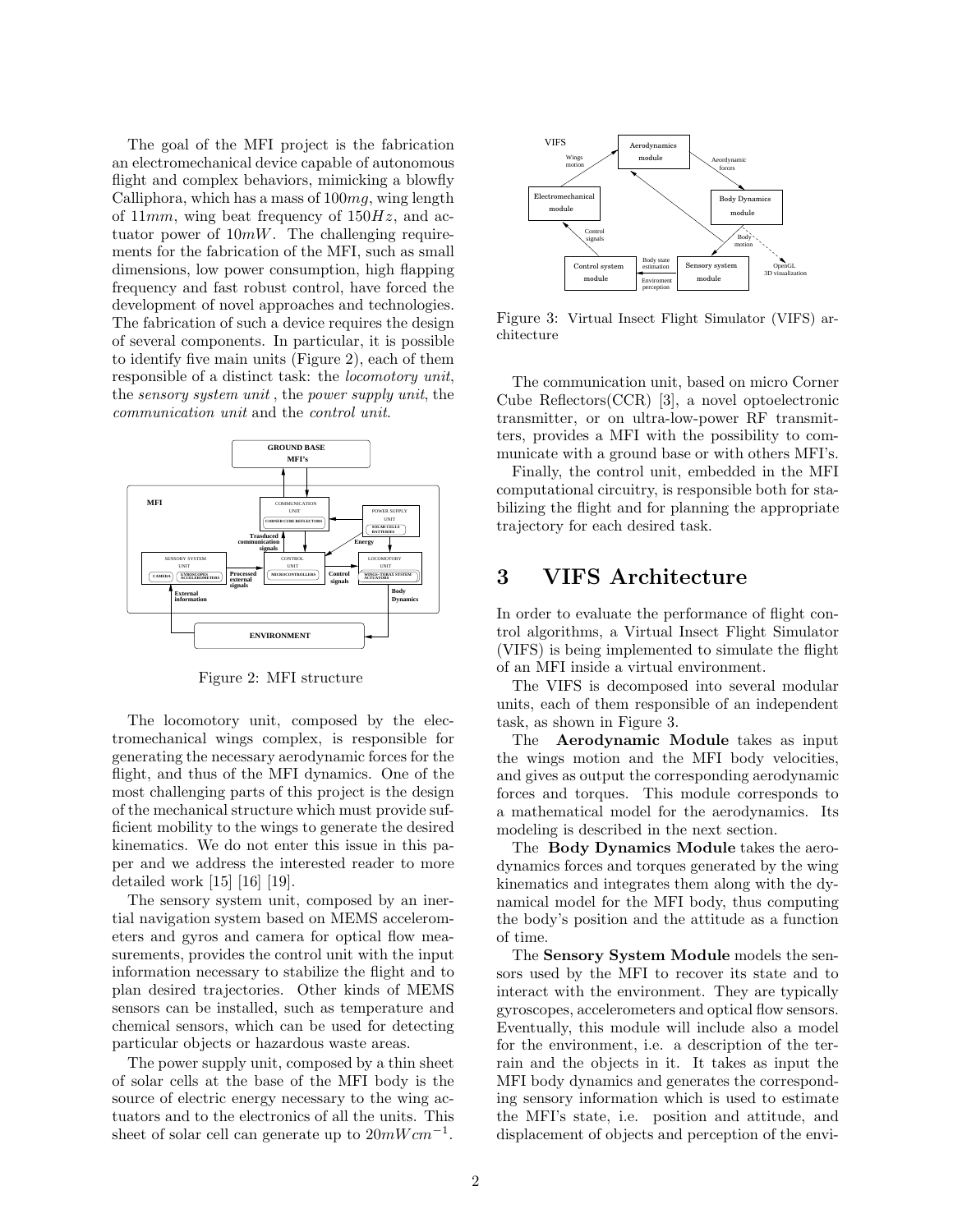ronment.

The Control System Module takes as input the MFI body state and eventually the perception of the external world. Its task is to decide a control strategy to achieve a desired mission and to generate the control signals to the electromechanical system. Its architecture has been presented in a complementary article [13].

The Electromechanical System Module takes as input the electrical control signals generated by the Control System Module and generates the corresponding wing kinematics. It consists of the model of the electromechanical wing-torax architecture and the aerodynamic damping on the wings.

The traces of the motion of the wings, the corresponding aerodynamic forces acting on them, and the trajectory motion and heading of the MFI produced by the VIFS, are combined together into a 3D virtual environment simulation. This simulation, generated by OpenGL graphical tool, animates not only the MFI motion but also the flapping wings and the instantaneous aerodynamic forces, which are represented as arrow fixed on the wings center of mass (see Figure 1)

The VIFS architecture is extremely flexible since it allows readily modifications or improvements of one single module without rewriting the whole simulator. For example, different combinations of control algorithms and electromechanical structure can be tested, giving rise to the more realistic setting of flight control with limited kinematics due to electromechanical constraints. Moreover, dimensions and masses of wings and body can be modified to analyze their effects on flight stability, power efficiency and maneuverability. Finally, as soon as better aerodynamic models are available, the aerodynamic module can be updated to improve accuracy. As present, the VIFS is not fully implemented: the Electromechanical System Modules is under investigation [19] and the Sensory System Module includes only optical flow sensors. The following sections present the state of art for the VIFS. The design of the Control Module is treated thoroughly in a complementary article, and is not included here [13].

#### 3.1 Aerodynamic Module





Insect flight aerodynamics has been a very active area of research in the past decades after the seminal work of Ellington [7]. Although, at present, few numerical simulations of unsteady insect flight aerodynamics give sensible results for aerodynamics forces [18], several advances have been achieved in comprehending qualitatively and quantitatively unsteady state aerodynamics mechanisms thanks to scaled model of flapping wing [4]. This apparatus, known as Robofly, consists of two-winged system mimicking the wing motion of flying insects. It is provided with force sensors at the wing base, which can measure instantaneous wing forces along a wingbeat.

Results obtained with this apparatus have identified 3 main aerodynamics mechanisms: delayed stall,rotational circulation and wake capture. The delayed stall is the result of the translational motion of the wing and it depends only on the wing translational velocity and angle of attack. This mechanism is similar to one present on fixed wing aircrafts, but the former is stable also at high angle of attack. Rotational circulation results from the interaction of translational and rotational velocity of the wing. It is analogous to the effect of back or top spin on a tennis ball, which can bend the trajectory. However, the fact that the wing profile is flat and not spherical, is an important difference, since the force direction depends on the angle of attack. Finally, the wake capture is the result of the interaction of the wing, when it inverts its motion, with the fluid wake generated in the previous stroke. This mechanism increases the pressure force on the wing and therefore enhances lift generation. The main key finding of Dickinson's work [4] was that modulating a few wing kinematics parameters, such as wing timing rotation at the stroke reversals and angle of attack, an insect can readily apply torques on the body and therefore control its attitude and motion.



Figure 5: Force Decomposition for Horizontal Stroke Plane: (a) lateral view; (b) top view

The aerodynamic module is a combination of an analytical model, based on quasi-steady state equations for the delayed stall and rotational circula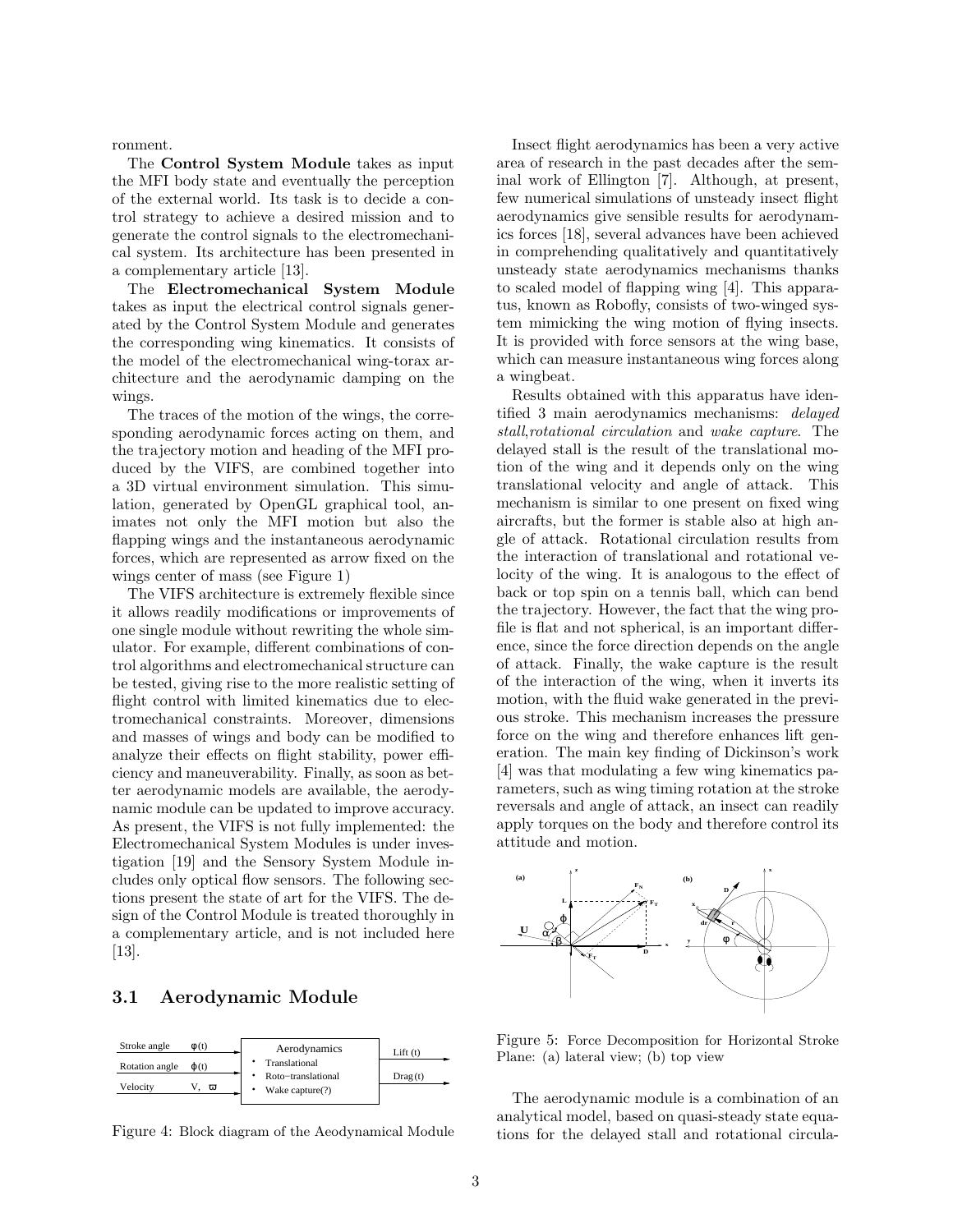tion, and an empirically matched model based on Robofly data. Wake capture is very complicated to treat analytically and it is not considered in this work. However, this mechanism seems to have a small contribution for sinusoidal-like motion for the wings, motion that it is widely used in our simulations.



Figure 6: Aerodynamic force coefficients empirically obtained from RoboFly data

A quasi-state state aerodynamic model assumes that force equations derived for 2D thin aerofoils translating with constant velocity and constant angle of attack, hold also for time varying 3D flapping wings. In steady state condition the aerodynamic force per unit length exerted on a aerofoil due to delayed stall is given [10]:

$$
F'_{tr,N} = \frac{1}{2} C_N(\alpha) \rho c U^2 \qquad (1)
$$

$$
F'_{tr,T} = \frac{1}{2} C_T(\alpha) \rho c U^2 \qquad (2)
$$

where  $F'_{tr,N}$  and  $F'_{tr,N}$  are, respectively, the normal and tangential components of the force with respects to the aerofoil profile, c is the cord width of the aerofoil,  $\rho$  is the density of air,  $\alpha$  is the angle of attack defined as the angle between the wing profile and the wing velocity relative to the fluid, U, and  $C_N$  and  $C_T$  are the dimensionless force coefficients. Figure 5 shows a graphical representation of these forces. In the aerodynamics literature, it is more common to find the lift and drag force coefficients,  $C_L$  and  $C_D$ . Lift,  $L$  and drag,  $D$  are defined, respectively, as the normal and tangential components of the force with respect to the stroke plane, i.e. the plane of motion of the wings with respect to the body. However, our decomposition is more intuitive, since aerodynamic forces are in general pressure force which act perpendicularly to the surface. Figure 6 shows the empirical values for the force coefficients obtained with RoboFly. It is clear how, for high angle of attack, the tangential component, mainly due to skin friction, gives only

a minor contribution. Nevertheless, lift and drag can be readily computed as:

$$
C_L = C_N \cos(\beta) - C_T \sin(\beta) \tag{3}
$$

$$
C_D = C_N \sin(\beta) + C_T \cos(\beta) \tag{4}
$$

where  $\beta$  is the angle between the stroke plane and the wing profile. The angles  $\alpha$  and  $\beta$  coincides only if the insect body is moving parallel to the stroke plane.

The aerodynamic force per unit length exerted on a aerofoil due to rotational circulation is given by  $[8]$ :

$$
F'_{rot,N} = C_{rot}\rho c^2 U \omega \tag{5}
$$

where  $C_{rot} = \pi \left(\frac{3}{4} - \hat{x}_o\right)$  is the rotational force coefficients, approximately independent of the angle of attack,  $x<sub>o</sub>$  is the dimensionless distance of the rotation axis from the leading edge, and  $\omega$  is the angular velocity of the wing with respects to that axis. This is a pure pressure force and therefore acts perpendicularly to the wing profile.

According to the quasi-steady state approach, the total force on a wing is computed by dividing the wing into infinitesimal blades as shown in Figure 5. First, we calculate the total force on each blade:

$$
dF_{tr,N}(t,r) = \frac{1}{2}C_N(\alpha(t))\rho c(r) U^2(t,r) dr
$$
  
\n
$$
dF_{tr,T}(t,r) = \frac{1}{2}C_T(\alpha(t))\rho c(r) U^2(t,r) dr
$$
  
\n
$$
dF_{rot,N} = C_{rot}\rho c(r)^2 U(t,r) \dot{\alpha}(t) dr
$$
  
\n
$$
U(t,r) = \dot{\phi}(t)r + U_{body}(t)
$$
 (6)

where  $\phi$  is the stroke angle and  $U_{body}$  is the velocity of the insect body w.r.t. an inertial system, and the wing angular velocity,  $\omega$  is approximately  $\dot{\alpha}$ . Then we integrate the forces in Equations (6) along the wing, assuming that superposition of effects holds, to get:

$$
F_{tr,N}(t) = AC_N(\alpha(t)) \left( d \dot{\phi}(t) + U_{body}(t) \right)^2
$$
  
\n
$$
F_{tr,T}(t) = AC_T(\alpha(t)) \left( d \dot{\phi}(t) + U_{body}(t) \right)^2
$$
  
\n
$$
F_{rot,N} = BC_{rot} \dot{\alpha}(t) \left( d \dot{\phi}(t) + U_{body}(t) \right) (7)
$$

where,  $A = \frac{1}{2} R \bar{c}$ ,  $B = \frac{1}{2} (\frac{3}{4} - \hat{x}_o) \hat{v} R \bar{c}^2$ , and,  $d = R\hat{r}_2$ , are constants that depend on the wing morphology. As a result of this approach, the wing forces can be assumed to be applied at a distance, d, from the wing base .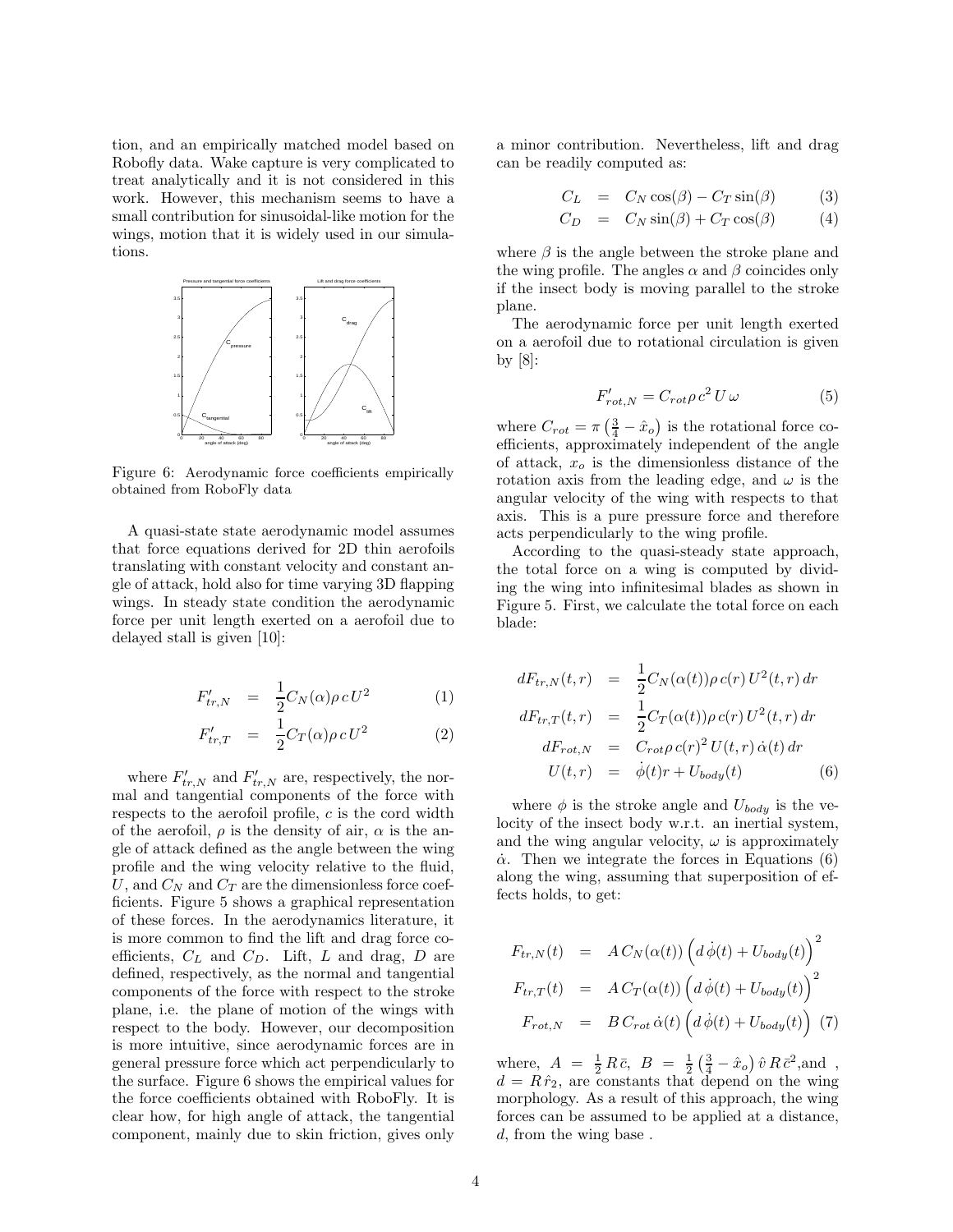

Figure 7: Lift and drag forces simulation and measured Robofly data

The total lift and drag forces can be derived from Equations (7) through a trigonometric transformation analogous to the one used in Equations (4). The Aerodynamic Module, whose block diagram shown in Figure 4, is based on Equations (7). Figure 7 shows the simulated aerodynamic forces for a typical wings motion.

#### 3.2 Body Dynamics Module



Figure 8: Body Dynamics Block Diagram

Given the aerodynamic forces generated by the wing kinematics, the body Dynamics Module integrates the rigid body equations of motion, and gives the body position and attitude trajectories w.r.t. the inertia frame. The input to the body dynamics module is the stroke angle, lift and drag forces. Since the lift and drag forces are generated and described in the the stroke plane frame, we need to do a coordinate transformation before we obtain the forces and torques acting on the body frame. Before entering the discussion, three coordinate systems and their corresponding parameters need to be defined.

As seen from Figure 9, the fixed frame is identified by the axis  $(x, y, z)$ . The *insect body frame* is described by the coordinate system  $(x', y', z')$  attached to the body center of gravity. The stroke *plane frame* is identified by the new axis  $(\bar{x}, \bar{y}, \bar{z})$ , and is attached to the wing base. The stroke plane frame is defined as the plane to which the wing motion is approximately confined during flapping flight.



Figure 9: Coordinate Systems: (a) Front View; (b) Lateral View; (c) Top View

As shown in [11], the rigid body motion equations subject to an external wrench  $F^b = [f^b, \tau^b]^T$ applied at the center of mass and specified with respect to the body coordinate frame, are given:

$$
\left[\begin{array}{cc} \mathbf{mI} & 0 \\ 0 & \mathcal{I} \end{array}\right] \left[\begin{array}{c} \dot{v}^b \\ \dot{\omega}^b \end{array}\right] + \left[\begin{array}{c} \omega^b \times mv^b \\ \omega^b \times \mathcal{I}\omega^b \end{array}\right] = \left[\begin{array}{c} f^b \\ \tau^b \end{array}\right]
$$

where  $\mathcal I$  is the inertia matrix.  $v^b$  is the velocity vector of the center of mass in spatial coordinates, and  $\omega^b$  is the angular velocity vector in body frame.

Given the lift and drag generated by aerodynamics, together with the stroke angle, the forces and torques in stroke plane can be calculated as

$$
f_a^c = \begin{bmatrix} (f_a^l + f_a^r) \cos \phi \\ (f_a^l - f_a^r) \sin \phi \\ f_i^l + f_i^r \end{bmatrix} \tau_a^c = \begin{bmatrix} (f_i^r - f_i^1) r \cos \phi \\ -(f_i^l + f_i^r) r \sin \phi \\ (f_a^l - f_a^r) r \end{bmatrix}
$$

To obtain the aerodynamics forces and torques in the body frame, we do a coordinate transformation as

$$
\left[\begin{array}{c} f_a^b \\ \tau_a^b \end{array}\right] = \left[\begin{array}{cc} R_{cb}^T & 0 \\ -R_{cb}^T p_{cb}^c & R_{cb}^T \end{array}\right] \left[\begin{array}{c} f_a^c \\ \tau_a^c \end{array}\right]
$$

where  $R_{cb}$  is the rotation matrix of the body frame relative to the stroke plane, and  $p_{cb}$  represents the translation of the origin of the body frame from the stroke plane.

The gravitational forces and torques in body frame, are given by:

$$
\left[\begin{array}{c}f_g^b\\ \tau_g^b\end{array}\right]=\left[\begin{array}{c}R^T\left[\begin{array}{c}0\\0\\mg\end{array}\right]\\0\end{array}\right]
$$

where  $R$  is the rotational matrix of the body frame relative to the spatial ftame, and  $q$  is the gravitational acceleration.

The viscous damping exerted by the air on the insect body are approximately given by:

> 1  $\overline{1}$  $\overline{1}$  $\overline{1}$  $\overline{1}$  $\overline{1}$

$$
\begin{bmatrix}\nf_a^b \\
\tau_a^b\n\end{bmatrix} = \begin{bmatrix}\n0 \\
\frac{1}{2}C_d\rho 2rlv_y^2 \\
\frac{1}{2}C_d\rho 2rlv_z^2 \\
0 \\
\frac{1}{4}C_d\rho r[l_1^4 + (l - l_1)^4]\omega_{pitch}^2 \\
\frac{1}{4}C_d\rho r[l_1^4 + (l - l_1)^4]\omega_{yaw}^2\n\end{bmatrix}
$$

f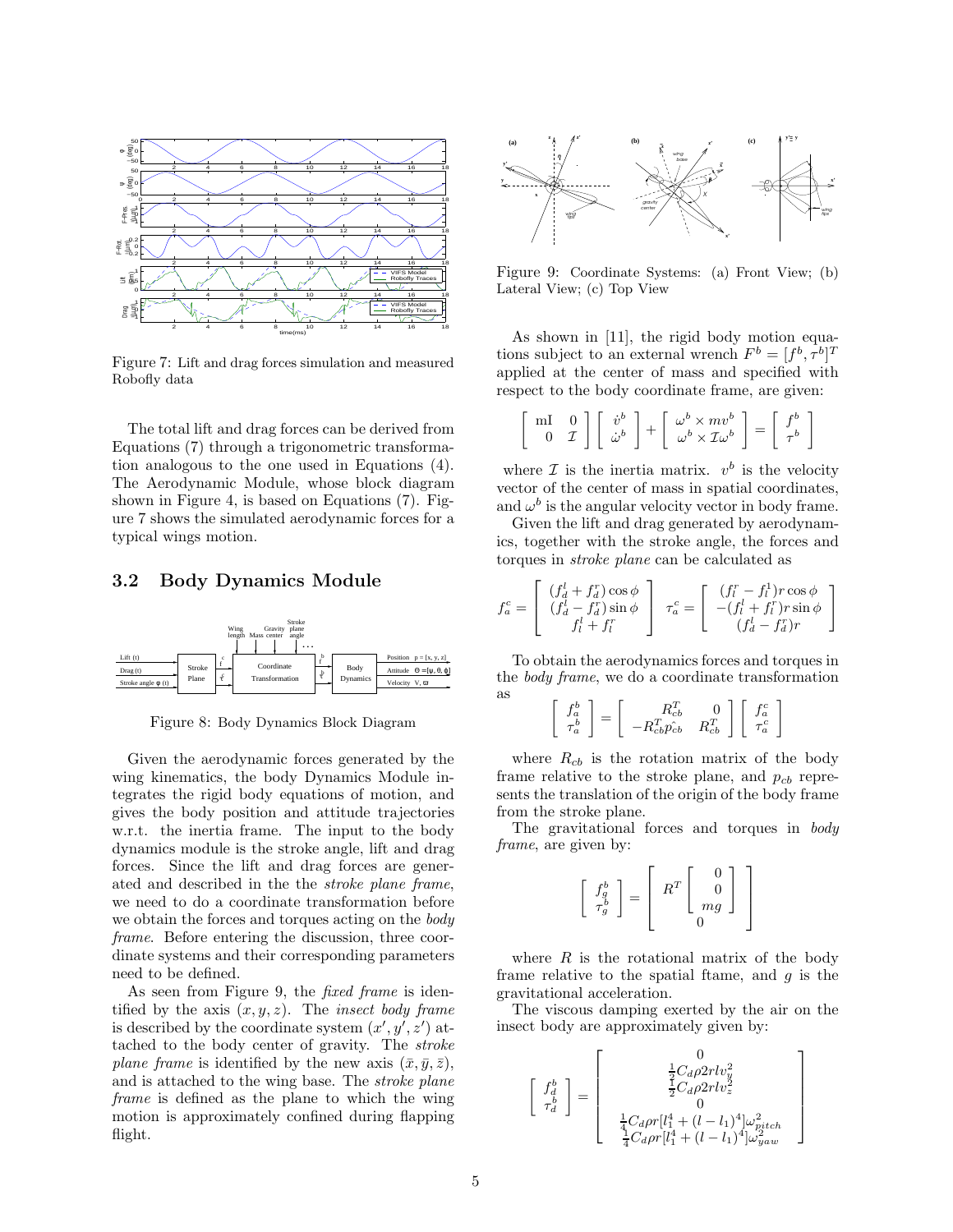where  $C_d$  is the viscous damping coefficient,  $\rho$  is the density of the air,  $l_1$  is the gravity acting point,  $l$  is the body length,  $r$  is the body radius. The total forces and torques in the body frame are given by the sum of the previous three forces, i.e  $f^b =$  $f_a^b + f_g^b + f_d^b$  and  $\tau^b = \tau_a^b + \tau_g^b + \tau_d^b$ . The values for the body and wing morphological parameters, such as lengths and masses, are not fixed, thus allowing the simulation of different insects. The block diagram of the Body Dynamics Module is shown in Figure 8.



Figure 10: Forces and Torques in Body Frame

For a simpler numerical implementation, we define the new variables  $\dot{P} = v^p = Rv^b$  and  $\hat{\omega}^b =$  $R^T \dot{R}$ .

For  $R \in SO(3)$ , we parametrize R by  $ZYX$  euler angles with  $\phi$ ,  $\theta$ , and  $\psi$  about  $x,y,z$  axes respectively, and hence  $R = e^{\hat{z}\psi}e^{\hat{y}\theta}e^{\hat{x}\phi}$  with  $x = \begin{bmatrix} 1 & 0 & 0 \end{bmatrix}^T$ ,  $y = [1 \ 0 \ 0]^T, z = [0 \ 0 \ 1]^T \text{ and } \hat{x}, \hat{y}, \hat{z} \in so(3).$  By differentiating  $R$  with respect to time, we have the state equations of the Euler angles,  $\Theta = [\phi \ \theta \ \psi]^T$ , which can be defined as  $\dot{\Theta} = W \omega^b$ . By defining the state vector  $[P, \Theta] \in R^3 \times R^3$  where P is the position of the center of mass w.r.t. the inertia frame, and Θ are the euler angles which we use to parametrize the rotation matrix  $R$ , we can rewrite the equations of motion of a rigid body as:

$$
\ddot{\Theta} = (TW)^{-1} [\tau^b - W \dot{\Theta} \times \mathcal{I} W \dot{\Theta} - \mathcal{I} \dot{W} \dot{\Theta}] \n\ddot{P} = \frac{1}{m} Rf^b
$$
\n(8)

The output from the body dynamic module is the position and body orientation of the insect. Figure 11 shows the simulation results using the lift and drag forces wings kinematics shown in Figure 7. The dynamics of the insect shows an oscillatory motion superimposed to a drifting term. The drifting term is a result of a mean non-zero force along a wingbeat, while the oscillatory motion is the result of the time-varying nature of aerodynamic forces for insect flight.



Figure 11: Insect dynamics simulation resulting from wings kinematics shown in Figure 7

#### 3.3 Sensory Module: Optical flow sensor

Our visual sensor model is based on the implementation of the Reichardt motion detectors in VLSI hardware developed at California Institute of Technology [9]. The Reichardt motion detector is a correlation-based algorithm proposed by Reichardt and Hassenstein in 1956. The architecture of the Reichardt motion detector is shown in Figure 12. Since the two adjacent photoreceptors are close to each other  $(1.5^{\circ}$  apart in the VLSI implementation), they will sense the same light intensity. However, if the scene is moving, the signal from one photoreceptor will lead or lag behind the signal from the other depending on the direction of the scene movement. If the signal from the left photoreceptor leads that from the right receptor, then we know that the scene is moving from left to right. On the other hand, if the signal from the left receptor lags behind the signal from the right signal, the scene is moving from right to left. One method to determine the direction of the scene movement is to delay the signal from one receptor and compare this delayed signal with the signal from the adjacent receptor. If the delayed signal from the left receptor is more strongly correlated with the signal from the right receptor than the delayed signal from the right receptor is with the signal from the left receptor, then the scene is moving from left to right. Similarly, if the opposite situation holds, the scene is moving from right to left.

In the hardware implementation, the photoreceptor is modeled as a second order band-pass filter. The delay component is realized as a low-pass filter. The correlation is achieved by multiplying the delayed signal in one half-detector (i.e. one photoreceptor) with the signal in the neighboring half-detector. The directional selectivity is accomplished by subtracting the correlated signals in the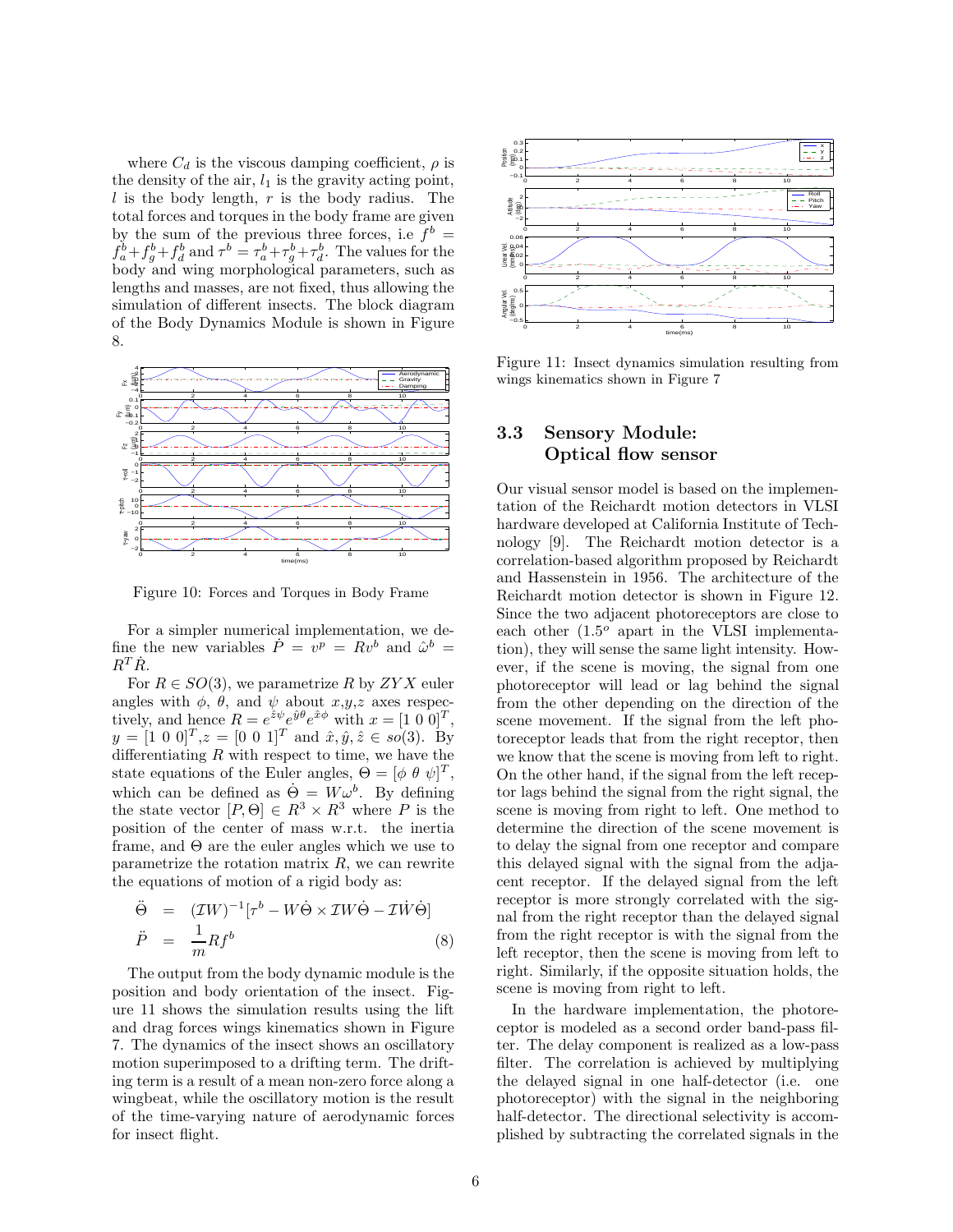

Figure 12: Reichardt motion detector architecture. The photoreceptor senses the incoming light intensity. The filtered signal in one leg of the detector is multiplied by the delayed signal in an adjacent leg. The responses of the two legs are subtracted in opponency to achieve directional selectivity.

two adjacent half-detectors in opponency. In our simulation, we used an array of 20 motion detectors and summing their outputs to give an overall sensor response. This spatial summation has the effect of integrating over different phases of the stimulus and hence eliminating the pattern dependent oscillations observed in a single motion detector [12] [14].



Figure 13: The directional selectivity of the sensor to a sinusoidal grating. The leftward motion of the stimulus produces a positive output, while the rightward motion of the stimulus produces a negative output. Transient reponses are observed at the stimulus motion onsets.

In the following experiments, we test our visual sensor model as an attempt for the state estimation for the insect flight simulator. First, we expose the sensor to a sinusoidal grating moving along the sensor axis. This is shown in Figure 13. When the stimulus is moving to the left, the sensor outputs a positive response. When the stimulus is moving to the right, the response is negative. In addition, a large transient response at the onset of stimulus motion oscillates with the temporal frequency of the stimulus pattern. This oscillatory behavior at the stimulus motion onset is also observed in the fly's visual system [5].



Figure 14: Insect flying through a tunnel. (a) The insect initially flies in the center of the tunnel. However, the insect is shifted towards right side of the tunnel during its flight. (b) When the insect is closer to the right wall, its right eye sees a greater speed of the image motion than its left eye does. Therefore, the insect returns to the middle line in order to restore the balance in the image speeds in its two eyes.

Next, we use two sensors for our experiment. We placed one sensor on the left hand side of an insect and the other on the right. The insect was assumed to fly through a tunnel and each wall of the tunnel was painted with a pattern consisting of black and white strips. Furthermore, we require that the patterns on the two walls have the same spatial frequency (see Figure 14 (a)). It has been observed that when an insect flies through an opening, it tends to fly through the center. This centering behavior is primarily due to the fact that the insect tries to maintain equidistance from the sides by balancing the speeds of the image motion in its eyes [17]. As shown in Figure 14, the insect initially followed the middle path of the tunnel. The responses of the left and the right sensors balanced and hence the insect would maintain a stable flight. However, when the insect's trajectory was shifted (by a gust of wind) towards one side of the tunnel during its flight, there would be an unequal speeds of the image motion in its two eyes. If the insect was closer to the left wall, its left eye saw a greater speed of the image motion than its right eye did, and vice versa. In our experiment, the two sensors produced a non-zero total response when the insect's trajectory was disturbed from the middle line. As a consequence, the insect would return to the center of the tunnel by trying to restore the balance in the image speeds (balancing the sensor outputs) in its two eyes.

#### 3.4 Implementation

All the models presented above have been implemented using Matlab. In particular, the differential Equations (8) have been simulated in Matlab using the built-in routine ode45, an adaptive step solver